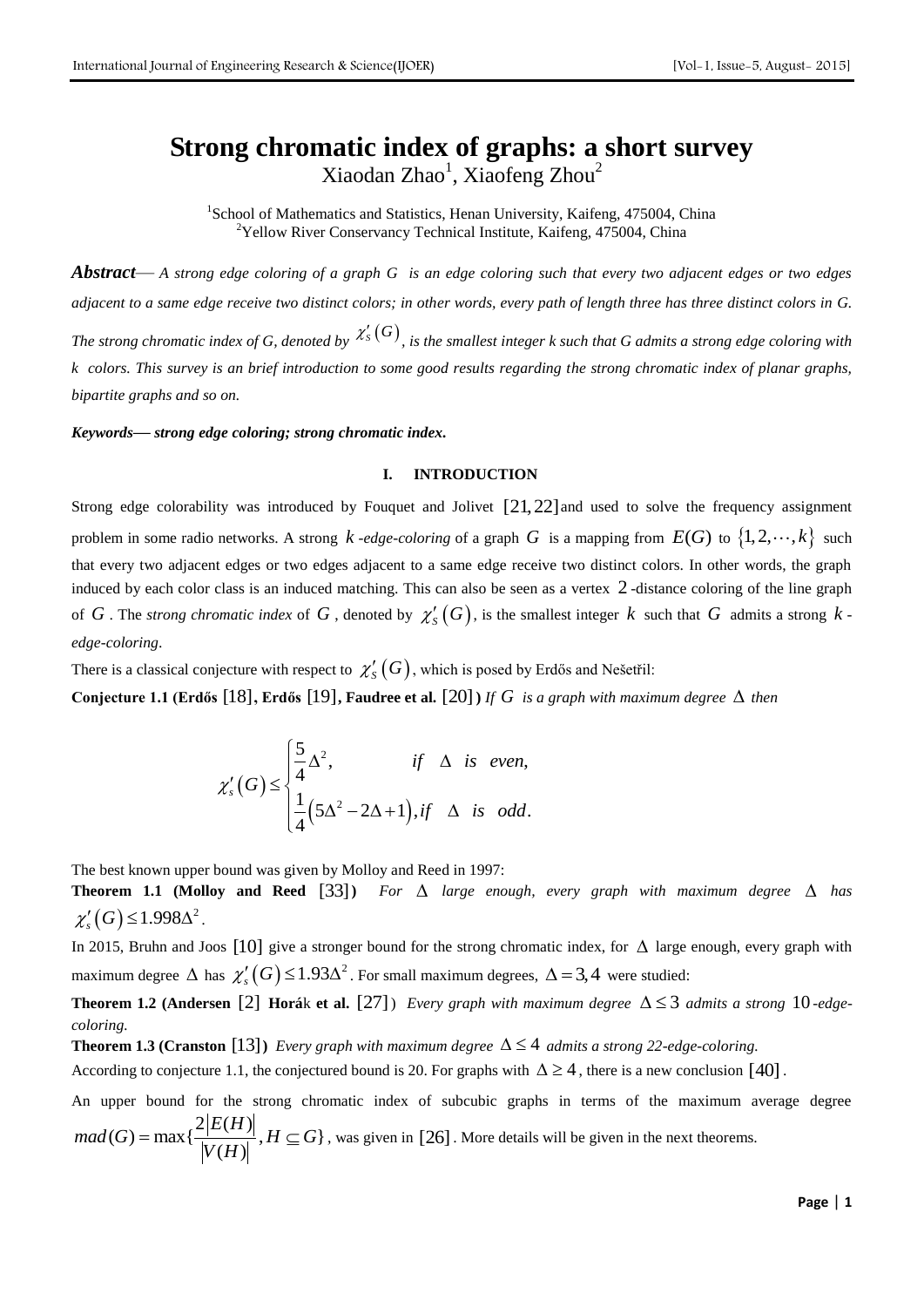In 1990, Faudree et al. [20] proposed various conjectures on subcubic graphs (graphs with maximum degree at most three).

**Conjecture 1.2** *Let G be a subcubic graph.*

- *1. The strong chromatic index is at most 10.*
- 2. If G is bipartite, then  $\chi'_{S}(G) \leq 9$ .
- 3. If G is planar, then  $\chi'_{S}(G) \leq 9$ .
- 4. If  $G$  is bipartite and the degree sum of every edge is at most 5, then  $\chi'_{S}(G) \leq 6$ .
- *5.* If  $G$  is bipartite with girth at least 6, then  $\chi'_{S}(G) \leq 7$ .
- 6. If G is bipartite and its girth is large, then  $\chi'_{S}(G) \leq 5$ .

Then in 2015, P. DeOrsey et al. improve a more general bound of  $\chi'_{S}(G)$  in [15]. P. DeOrsey et al. give some definitions,  $S_3$  be a triangle with pendant edges at each vertex,  $S_4$  be a 4-cycle with pendant edges at two adjacent vertices, and for  $k \geq 5$ , let  $S_k$  be a  $k$  -cycle with pendant edges at each vertex.

**Theorem 1.5 (P. DeOrsey et al.**  [15] **)** *Let G be a subcubic graph.*

- *1. If G* does not contain  $S_3$ ,  $S_4$  or  $S_7$ , and  $mad(G) < 2 + \frac{1}{7}$ 7  $mod(G) < 2 + \frac{1}{7}$ , then  $\chi'_{S}(G) \leq 5$
- 2. If G is planar and has girth at least 30, then  $\chi'_{S}(G) \leq 5$ .

When  $\Delta(G) = 4$ , the conclusion of Theorem 1.4 may be improved.

**Theorem 1.6 (P. DeOrsey et al.**  [15] **)** *Let G be a subcubic graph.*

- *I.* If G has girth at least 7 and  $\text{mad}(G) < 2 + \frac{2}{\sqrt{2}}$ 13  $\text{mad}(G) < 2 + \frac{2}{12}$ , then  $\chi'_{S}(G) \leq 7$ .
- 2. If G is planar and has girth at least 28, then  $\chi'_{S}(G) \leq 7$ .

Regarding subcubic graphs with restriction on girth, there is a conclusion.

**Theorem 1.7 (Wang and Zhao** [40]) If G is a subcubic graph with girth at least 9 and  $mad(G) < \frac{48}{20}$ 23  $mod(G)<\frac{10}{20}$ , then  $\chi'_{S}(G) \leq 5$ .

**Theorem 1.8 (Hocquard and Valicov**  $[26]$ ) *Let G be a subcubic graph (a graph with*  $\Delta \leq 3$ ).

1. If 
$$
mad(G) < \frac{15}{7}
$$
, then  $\chi'_{S}(G) \leq 6$ .

\n2. If  $mad(G) < \frac{27}{11}$ , then  $\chi'_{S}(G) \leq 7$ .

\n3. If  $mad(G) < \frac{13}{5}$ , then  $\chi'_{S}(G) \leq 8$ .

\n4. If  $mad(G) < \frac{36}{13}$ , then  $\chi'_{S}(G) \leq 9$ .

Then in 2013, Hocquard et al. gave a stronger result of Theorem 1.8.

**Theorem 1.9 (Hocquard et al.**  [25] **)** *Let G be a subcubic graph,*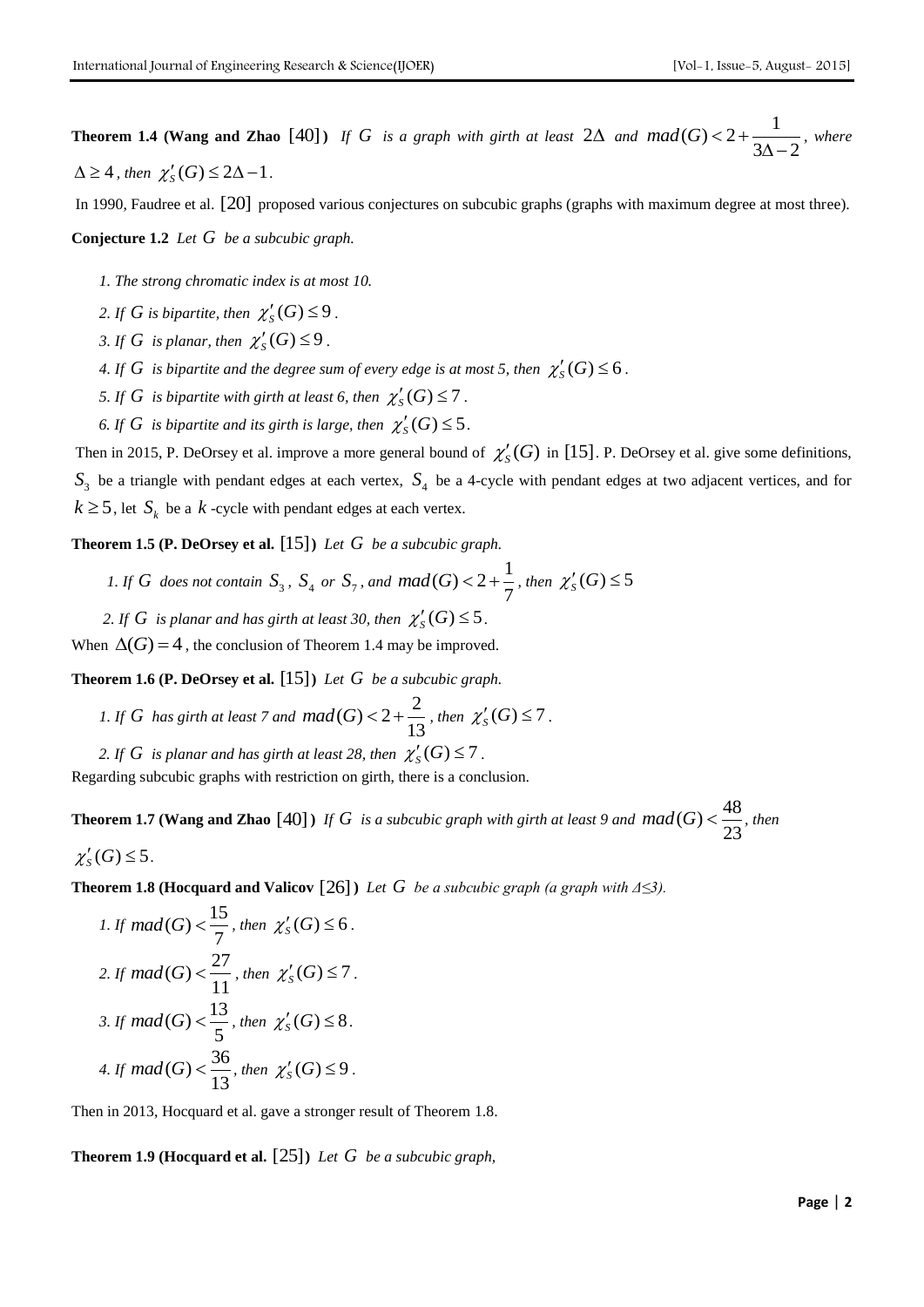\n- 1. If 
$$
mad(G) < \frac{7}{3}
$$
, then  $\chi'_{S}(G) \leq 6$ .
\n- 2. If  $mad(G) < \frac{5}{2}$ , then  $\chi'_{S}(G) \leq 7$ .
\n- 3. If  $mad(G) < \frac{8}{3}$ , then  $\chi'_{S}(G) \leq 8$ .
\n- 4. If  $mad(G) < \frac{20}{7}$ , then  $\chi'_{S}(G) \leq 9$ .
\n

#### **II. MAIN RESULTS WITH RESPECT TO PLANAR GRAPHS**

In 1977, K. Appel and W. Haken proved every planar map is four colorable. In 1990, Faudree et al. gave an another conclusion for planar graphs.

**Theorem 2.1 (Faudree et al.** [20]) If G is a planar graph, then  $\chi'_{S}(G) \leq 4\Delta + 4$  . Moreover for every integer  $\geq 2$ *there exists a planar graph G with*  $\Delta(G) = \Delta$  *and*  $\chi'_{S}(G) = 4\Delta - 4$ .

The above conclusion is on general planar graphs, and regarding cubic planar graphs, there is another conjecture mentioned in  $\lfloor 20, 29 \rfloor$ .

Conjecture 2.1 (Faudree et al. [20] Jensen et al. [29]  $\mu$  If G is subcubic planar graph, then  $\chi'_{S}(G) \leq 9$ .

Respecting planar subcubic graphs with restriction of girth, Hocquard and Valicov gave some good results in 2011.

Theorem 2.2 (Hocquard and Valicov  $[26]$ ) Let  $G$  be a planar subcubic graph with girth  $g$ ,

1. If  $g \ge 30$ , then  $\chi'_{s}(G) \le 6$ . 2. If  $g \ge 11$ , then  $\chi'_{s}(G) \le 7$ . 3. If  $g \ge 9$ , then  $\chi'_{s}(G) \le 8$ . 4. If  $g \ge 8$ , then  $\chi'_{s}(G) \le 9$ .

Then in 2015, Philip DeOrsey et al.  $[15]$  make some improvements based on the above theorem, if  $G$  is a subcubic planar graph and  $girth(G) \ge 30$ , then  $\chi'_{S}(G) \le 5$ , in which the upper bound of  $\chi'_{S}(G)$  is reduced from 6 to 5.

The strong chromatic index was also studied for graphs with large girth.

Theorem 2.3 (Hudák et al.  $[28]$ ) Let  $G$  be a planar graph with girth at least 6 and maximum degree  $\Delta \ge 4$ . Then,  $\chi'_{S}(G) \leq 3\Delta + 5$ .

Very recently, Bensmail et al. gave a better bound of Theorem 2.3 in <sup>[4]</sup>, if  $G$  is a planar graph with with girth  $g \ge 6$ then  $\chi'_{S}(G) \leq 3\Delta + 1$ , which made some improvements for the upper bound of  $\chi'_{S}(G)$ .

Then Bensmail et al. gave us some conclusions, considering the upper bound of  $\mathcal{X}'_S(G)$  in some general conditions.

Theorem 2.4 (Bensmail et al.  $[4]$ ). Let  $G$  be a planar graph with maximum degree  $\Delta$  and girth  $g$ . If  $G$  satisfies one of the following conditions below, then  $\chi'_{S}(G) \leq 4\Delta$ 

 $\bullet$   $\Delta \geq 7$ ,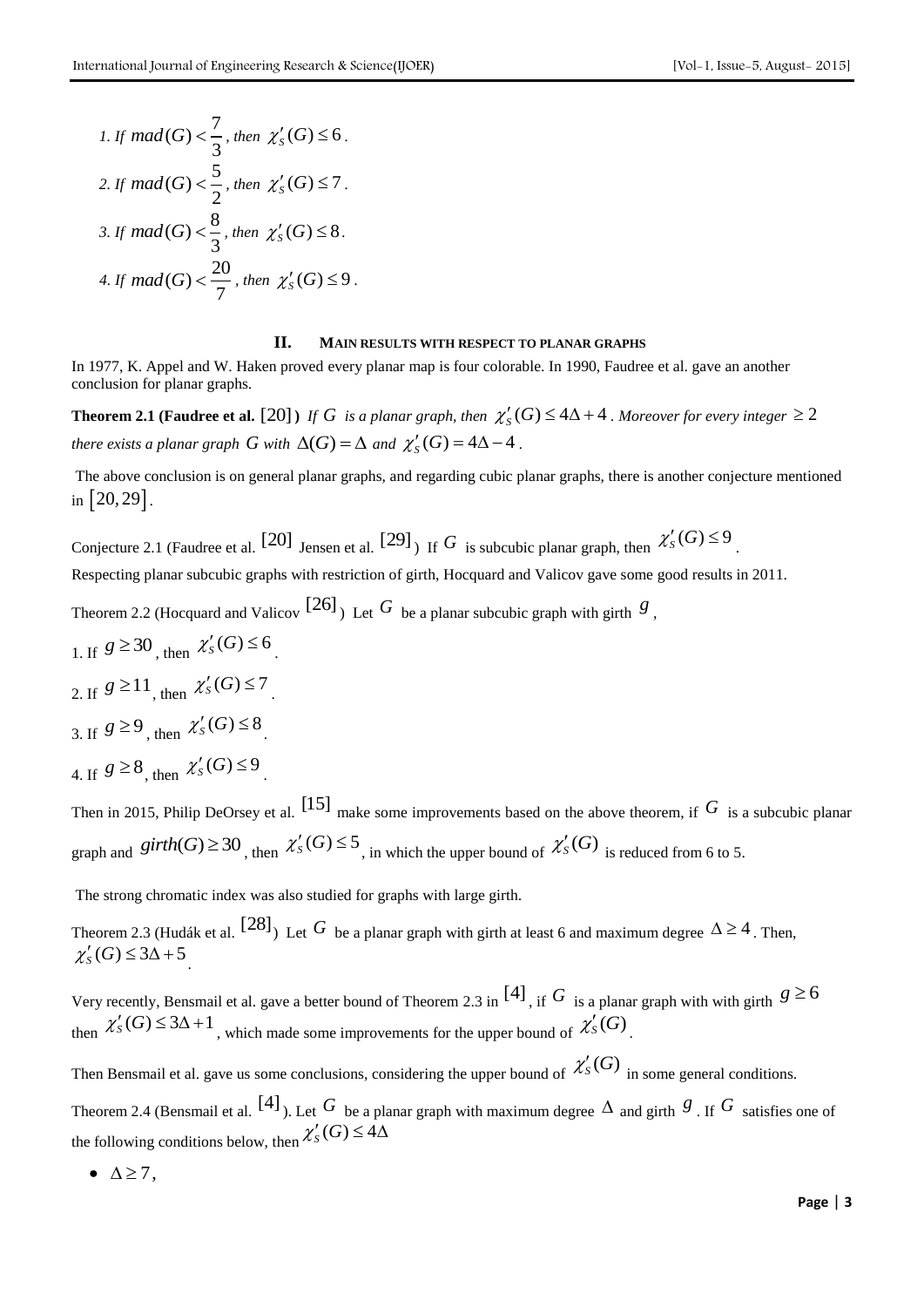- $\Delta \geq 5$ , and  $g \geq 4$ ,
- $g \geq 5$ .

If G is planar with large girth and large maximum degree  $\Delta$ , then we have  $\chi'_{S}(G) \leq 3\Delta$ . In 2013, Hocquard et al. [25] gave an conclusion for planar graphs, if  $G$  is a planar graph with  $\Delta \leq 3$  containing neither induced 4-cycles, nor induced 5cycles, then  $\chi'_{S}(G) \leq 9$ .

Theorem 2.5 (Hudák et al.  $[28]$ ). Let  $G$  be a subcubic planar graph with girth at least 6, then  $\chi'_{S}(G) \leq 9$ .

If the girth is large enough, then the upper bound can be strengthened to  $2\Delta-1$  . Borodin and Ivanova  $[8]$  has proved: every  $|40| \frac{1}{2}| + 1$  $\left\lfloor \frac{\Delta}{2} \right\rfloor + 1$ 

planar graph with maximum degree  $\Delta$  is strong  $(2\Delta-1)$  -colorable if its girth is at least 2

Theorem 2.6 (Chang et al.  $[11]$ ). Let  $F_{\scriptscriptstyle{\Delta}}$  be the family of planar graphs with maximum degree at most  $\Delta$  Every graph in  $F_{\Delta}$  with girth at least  $10\Delta + 46$  admits a strong  $(2\Delta - 1)$  -edge-coloring when  $\Delta \ge 4$ .

Guo et al. [24] improve the girth to  $10\Delta + 46$ . Very recently, Wang and Zhao make some improvements based on this conclusion in [40], reducing the girth to  $10\Delta - 4$ , and every graph in  $F_{\Delta}$  still admits a strong  $(2\Delta - 1)$ -edge-coloring.

## **III. STRONG CHROMATIC INDEX OF HALIN GRAPHS**

**Definition 3.1** Let  $T$  be a tree without vertices of degree two. Consider a plane embedding of  $T$ , and connect the leaves of  $T$  by a cycle that crosses no edges of  $T$  . A graph that is constructed in this way is called a Halin graph.

Suppose G is a Halin graph of order  $2h+2$  with a caterpillar T as its characteristic tree,  $h \ge 1$ . We name the vertices along the spine  $P_h$  by  $1, 2, \dots, h$ . The vertices adjacent with 1 are named by 0 and 1'. The vertices adjacent with h are named by  $h+1$  and  $h'$ . Other leaf adjacent with i is named by i',  $2 \le i \le h-1$ . Note that  $0,1', \dots, h', h+1$  are vertices lying on the adjoint cycle  $C_{h+2}$ . We shall use this vertex labeling through this paper. Let  $G_h$  be the set of all cubic Halin graphs whose characteristic trees are caterpillars of order  $2h + 2$ .

In 2006, Shiu et al. proved the following theorem, and came up with the conjecture 3.1.

**Theorem 3.1 (Shiu et al.** [36]) *For*  $h \geq 4$  *and*  $G \in G_h$ *, we have*  $6 \leq \chi_s'(G) \leq 8$ .

There is a general bounds for the strong chromatic index of cubic Halin graphs. Shiu et al. in [36] mentioned that any cubic Halin graphs G contains at least two triangles. It is easy to see that  $G \in G_h$  for some  $h \ge 2$  if and only if G contains only two triangles. In 2006, Shiu et al. [36] proved that if G is a cubic Halin graph, then  $6 \le \chi_s'(G) \le 9$  and the bounds are sharp.

A complete cubic Halin graph is a cubic Halin graph whose characteristic tree is a complete cubic tree, in which all leaves are at the same distance from the root vertex. Next, we introduce some conclusion respecting the strong chromatic index of the complete cubic Halin graph. A cubic tree is a tree in which all interior vertices are of degree  $3$ . For  $n \ge 0$ , a complete cubic tree  $T_n$  is a cubic tree of height  $n+1$  with a root vertex  $v_0$  such that all its leaves are at the same distance  $n+1$  from  $v_0$ . The level of a vertex is defined to be the distance from the root vertex to that vertex. For any edge  $e = uv$  of  $T_n$ , assume v is a child of u. The level of e is defined to be the level of v. Therefore,  $T_n$  has  $n+1$  levels.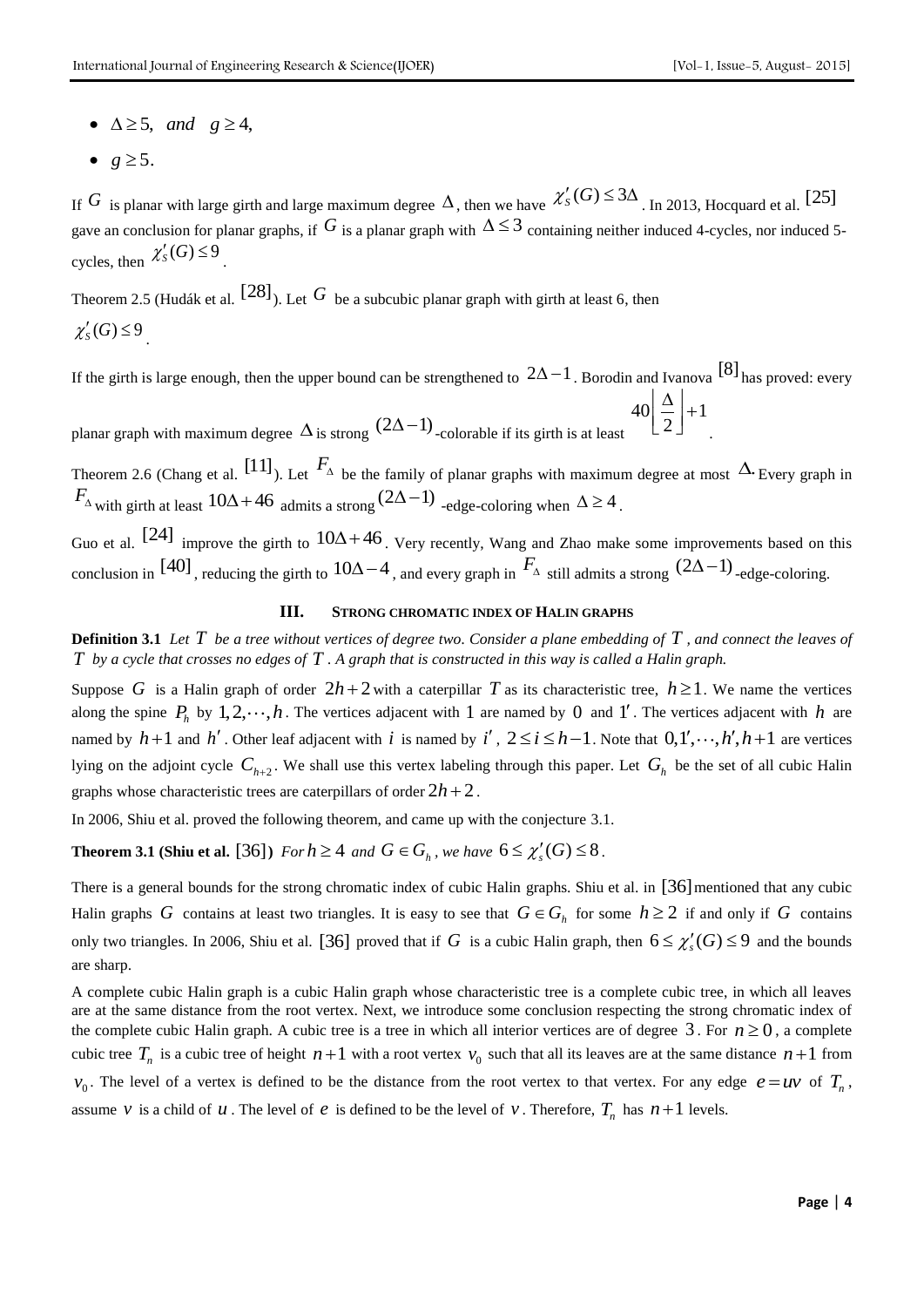A complete cubic Halin graph  $H_n$  is a cubic Halin graph whose characteristic tree is  $T_n$ . Clearly,  $H_0 \cong K_4$ . Also when  $n \ge 1$ ,  $H_n$  is not a necklace, since  $H_n$  is a  $C_4$ -free graph (a  $C_4$ -free is a graph that does not contain a 4-cycle). In [37] Shiu and Tam gave the results for complete cubic Halin graph,  $\chi'_{s}(H_1) = 7$ ,  $\chi'_{s}(H_n) = 6$  for  $n = 0$  or  $n \ge 2$ .

For  $h \ge 1$ , a cubic Halin graph  $N_{e_h}$ , called a necklace. Its characteristic tree  $T_h$  consists of the path  $v_0, v_1, \dots, v_{h+1}$ , and leaves  $v'_1, v'_2, \dots, v'_h$  such that the unique neighbor of  $v'_i$  in  $T_h$  is  $v_i$  for  $1 \le i \le h$  and vertices  $v_0, v'_1, \dots, v'_h, v_{h+1}$  are in order to form the adjoint cycle  $C_{h+2}$ . Following is a conjecture based on the above conclusions.

**Conjecture 3.1 (Shiu et al.** [37]) If G is a cubic Halin graph that is different from any necklace, then  $\chi_s'(G) \leq 7$ . Lih et al. gave the theorem respecting cubic Halin graph:

**Theorem 3.2 (Lih et al.** [31]) If a cubic Halin graph  $G = T \cup C$  is different from  $N_{e_2}$  and  $N_{e_4}$ , then  $\chi_s'(G) \leq 7$ .

**Theorem 3.3 (Lai et al.** [30]) If a Halin graph  $G = T \cup C$  is different from  $N_{e_2}$  and any wheel  $W_n$ ,  $n \neq 0 \pmod{4}$ , *then*  $\chi'_{s}(G) \leq \chi'_{s}(T) + 3$ .

In fact, Theorem 7.1 gives a strong edge-coloring of necklace. Shiu et al. provided another conclusion for necklace and determine the strong chromatic index of it.

**Theorem 3.4 (Shiu et al.** [36]) *Suppose*  $h \geq 1$ *,* 

pose 
$$
n \ge 1
$$
,  
\n
$$
\chi_s'(N_{e_h}) \le \begin{cases}\n6, & \text{if } h \text{ is odd,} \\
7, & \text{if } h \ge 6 \text{ and is even,} \\
8, & \text{if } h = 4, \\
9, & \text{if } h = 2.\n\end{cases}
$$

#### **IV. STRONG CHROMATIC INDEX OF DEGENERATE GRAPHS**

**Definition 4.1** If every subgraph H of G has a vertex  $v$ , such that the degree of  $v$  is at most  $k$ , then G is a  $k$ *degenerate graph.* 

With respect to  $\chi'_{S}(G)$  of  $k$ -degenerate graph, Dębski et al. [14] gave an upper bound  $(4k-1)\Delta(G)-k(2k+1)$  in 2013. And then, Yu [42] obtained an improved upper bound  $(4k-2)\Delta(G)-2k^2+k+1$ . In 2014, Wang give a better result for the upper bound, which is the best result now.

**Theorem 4.1 (Wang [39])** If G is a k-degenerate graph with maximum degree  $\Delta$ , and  $k \leq \Delta$ , then 2 Find Find 1.1 (wang [59]) *If* G<br>  $\chi'_{S}(G) \leq (4k-2)\Delta(G) - 2k^2 + 1$ .

**Conjecture 4.1 (Chang and Narayanan**  [12] **)** *There exists an absolute constant c such that for any k -degenerate graphs G* with maximum degree  $\Delta$ ,  $\chi'_{S}(G) \leq ck^2\Delta$ . Furthermore, the  $k^2$  may be replaced by  $k$ .

Wang also investigates a class of graphs whose all 3<sup>+</sup>-vertices induce a forest, and gave the theorem as follows.

**Theorem 4.2 (Wang** [39]) If G is a graph such that all its  $3^+$ -vertices induce a forest, then  $\chi'_{S}(G) \leq 4\Delta(G) - 3$ .

A graph is 2-degenerate if every subgraph has minimum degree at most two. Outplanar graphs, non-regular subcubic graphs, and planar graphs with girth at least six are all 2-degenerate graphs. Chang and Narayanan (2013, [12]) proved that a 2degenerate graph with maximum degree  $\Delta$  has strong chromatic index at most  $10\Delta(G) - 10$ . They actually proved a stronger statement.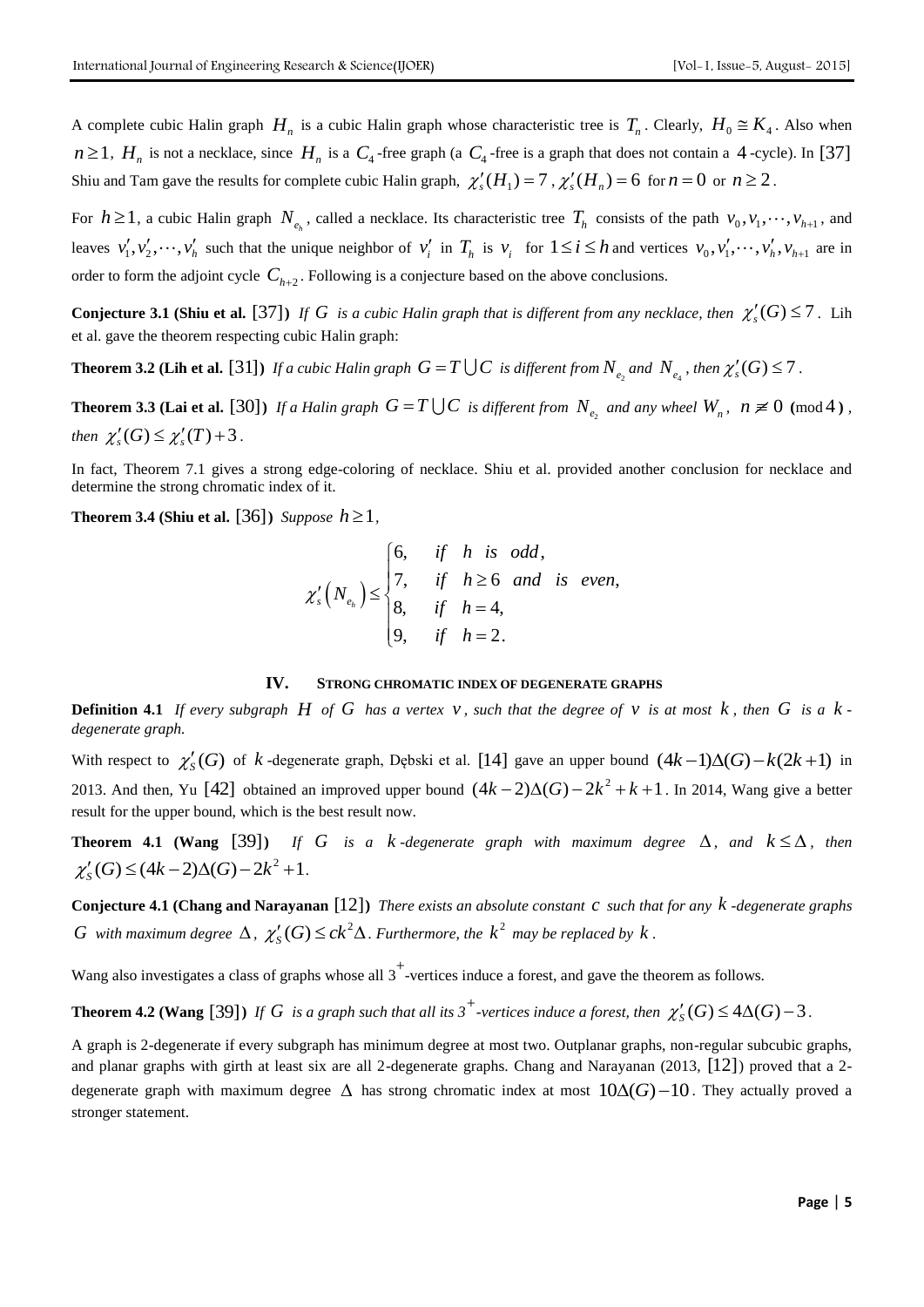**Theorem 4.3 (Chang and Narayanan** [12]) Let  $G$  be a 2-degenerate graph with maximum degree  $\Delta$ , let  $B = \{1, 2, \dots, 5\Delta - 5\}$  and  $B' = \{1', 2', \dots, (5\Delta - 5)'\}$ . Then G has a strong edge coloring with the colors from  $B \cup B'$ *such that*

(a) Every pendant edge (if any) is colored with a color in  $\hat{B}$  .

*(b)* If a pendant edge is colored with a color  $c \in B$  , then no edge within distance 1 to the edge is colored with  $c'$ .

Luo and Yu [32] improved the upper bound to  $8\Delta - 4$ , and they gave a stronger statementas follows.

**Theorem 4.4 (Luo and Yu** [32]) Let G be a 2-degenerate graph with maximum degree  $\Delta$ , let  $B = \{1, 2, \dots, 4\Delta - 2\}$ *and*  $B' = \{1', 2', \dots, (4\Delta - 2)'\}$ . Then G has a strong edge coloring with the colors from  $B \cup B'$  such that

(a) Every pendant edge (if any) is colored with a color in  $\hat{B}$  .

(b) If a pendant edge is colored with a color  $c \in B$  , then no edge within distance 1 to the edge is colored with  $c'$  .

*(c)* No pair of colors  $\{c, c'\}$  appears at the same vertex.

Then in 2014, Wang gave a result which is stronger than the above results. The result may be raised from  $8\Delta - 4$  to  $6\Delta - 7$ .

# **V. STRONG CHROMATIC INDEX OF CHORDLESS GRAPHS**

**Definition 5.1** *A graph is said to be chordless if there is no cycle in the graph that has a chord. Let G be any graph such*  that all its cycle lengths are multiples of some fixed integer  $t \geq 3$  . Then it can be easily seen that the graph  $G$  has to be *chordless.* 

In 1990, Faudree et al. [20] considered a particular subclass of chordless graphs, namely the class of graphs in which all the cycle lengths are multiples of four, and asked whether the strong chromatic index of these graphs can be bounded by a linear function of the maximum degree. While Basavaraju and Francis give a better bound of  $\chi'_{S}(G)$ , and the result is as follows.

**Theorem 5.1 (Basavaraju et al.** [3]) If G is a chordless graph with maximum degree  $\Delta$ , then  $\chi'_{S}(G) \leq 3\Delta$ .

In [12] , Chang et al. also studied the strong chromatic index of a chordless graph.

**Theorem 5.2 (Chang et al.** [12]) If G is a chordless graph with maximum degree  $\Delta$ , then  $\chi'_{S}(G) \leq 8\Delta - 8$ .

The proof is very similar to the one for 2-degenerate graphs, they also proved if chordless  $G$  has maximum degree  $\Delta$ , then

 $\chi'_{S}(G) \leq 6\Delta - 2$ . While, Dębski et al. gave a better result for strong chromatic index of chordless graphs in [14], every

chordless graph G of maximum degree  $\Delta$  satisfies  $\chi'_{S}(G) \leq 4\Delta - 3$ .

# **VI. STRONG CHROMATIC INDEX OF BIPARTITE GRAPHS**

In this section, we focus on strong edge-coloring of *bipartite graphs*, which are graphs whose vertex set admits a bipartition into two independent sets. In 1990, Faudree, Gyárfás, Schelp and Tuza presented a conjecture:

**Conjecture 6.1 (Faudree et al.** [20] *) For every bipartite graph G*, we have  $\chi'_{S}(G) \leq \Delta^2$ .

The  $\chi'_{S}(G)$  of above conjecture is bounded by  $\Delta^2$ , in which  $\Delta$  is the maximum degree of bipartite graph G. In 1993, Brualdi and Quinn Massey proposed a conjecture , which made a progress of Conjecture 6.1.

**Conjecture 6.2 (Brualdi and Quinn Massey**  [9] **)** *For every bipartite graph G with bipartition A and B , we have*   $\chi'_{S}(G) \leq \Delta(A)\Delta(B)$ .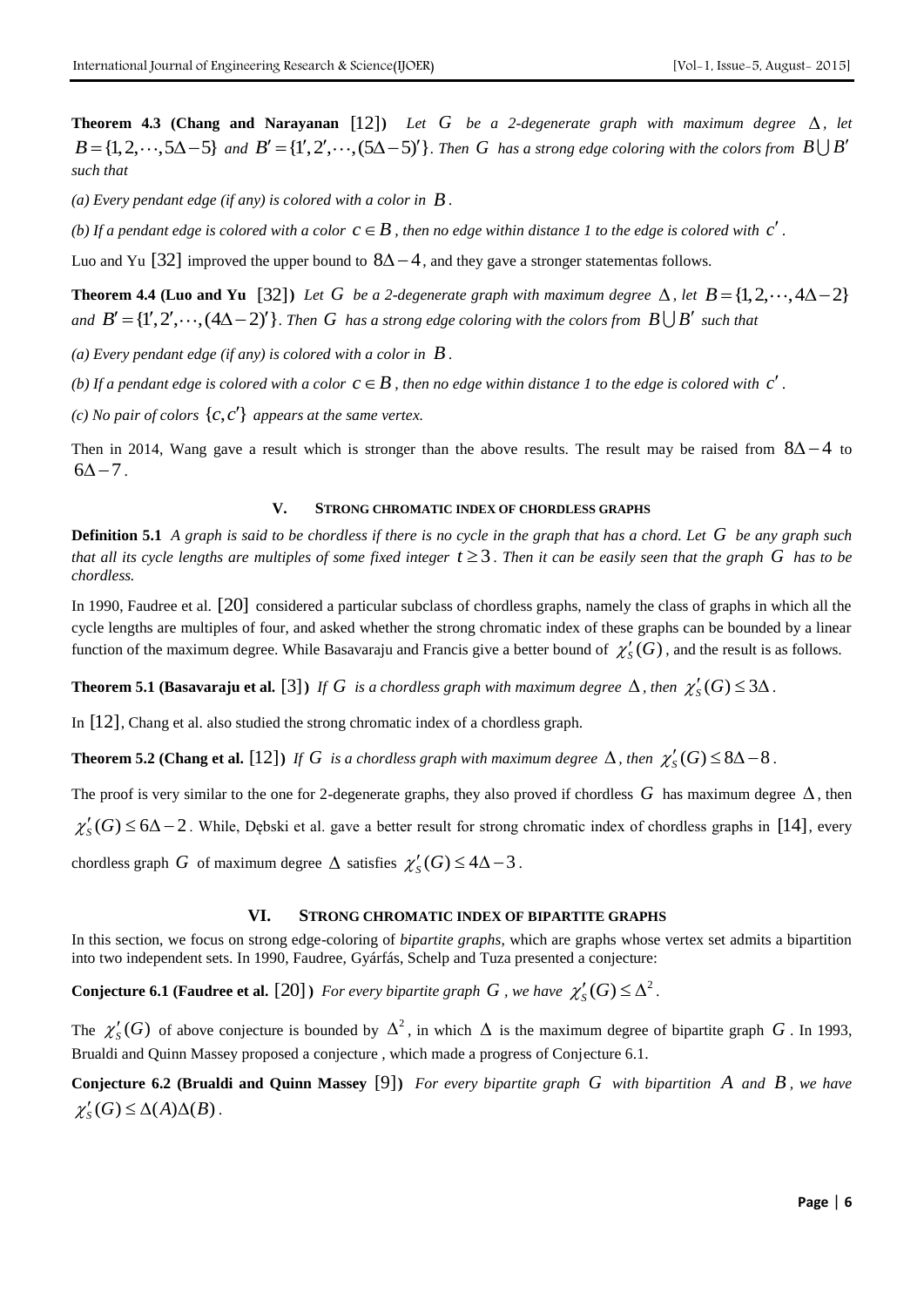We can know that if G is a bipartite cubic graph without cycle of length 4, then  $\chi'_{S}(G) \leq 7$ . Compared with Conjecture 6.1, the upper bound of chromatic index decrease from 9 to 7. If  $G$  is a bipartite cubic graph with sufficiently large girth, then  $\chi'_{S}(G) \leq 5$ , that is to say, compared with Conjecture 6.1, the upper bound of chromatic index decrease from 9 to 5.

In the spirit of Conjecture 6.2, we define a  $(d_A, d_B)$ -bipartite graph to be a bipartite graph with parts A and B, such that  $\Delta(A) \le d_A$  and  $\Delta(B) \le d_B$ . Conjecture 6.2 is still widely open, it is first known to hold whenever G is subcubic bipartite [38]: for every (3,3)-bipartite graph G, we have  $\chi'_{S}(G) \leq 9$ . In 1993, Brualdi et al. give a stronger bound of Conjecture 6.2 on the condition of without cycle of length 4, and the content of this conclusion is as follows.

**Theorem 6.1 (Brualdi et al.** [9]) Let  $G$  be a bipartite graph with bipartition  $X$   $Y$  and without any cycle of length four. *If the maximum degree of a vertex of*  $X$  *is 2 and the maximum degree of a vertex of*  $Y$  *is*  $\Delta$ *, then*  $\chi'_{S}(G) \leq 2\Delta$ .

What we want is that there is no other restrictions about Theorem 6.1, and in 2008, Nakprasit [34] solved the case where one part of the bipartition is of small maximum degree namely at most 2, without the restriction of  $C_4$ -free,  $\chi'_{S}(G) \leq 2\Delta$ for every  $(2, \Delta)$  -bipartite graph.

Let  $F<sub>D</sub>$  denote the graph obtained from a 5-cycle by adding  $D-2$  new vertices and joining them to a pair of nonadjacent vertices of the 5-cycle. In 2014 Nakprasit [35] proved that if a loopless muitgraph G has  $d(x) + d(y) \le D + 2$  with  $\min\{d(x), d(y)\} \leq 2$  for ang edge *xy* of *G*, and *G* is not  $F_D$ , then  $\chi'_{S}(G) \leq 2D$ .

**Theorem 6.2 (Bensmail et al.** [5]) *For every*  $(3, \Delta)$ *-bipartite graph G*, we have  $\chi'_{S}(G) \leq 4\Delta$ .

The above theorem is a new result based on Conjecture 6.2, in which the conclusion may not be the best, and in the conjecture the upper bound of  $\chi'_{S}(G)$  is  $3\Delta$  for  $(3,\Delta)$ -bipartite graph, while the above result is  $4\Delta$ .

### **REFERENCES**

- [1] I. Algor, N. Alon. The star arboricity of graphs. Discrete Mathematics, 75 (1989) 11–22.
- [2] L. D. Andersen. The strong chromatic index of a cubic graph is at most 10. Discrete Mathematics, 108 (1992) 231–252.
- [3] M. Basavaraju, and M. C. Francis. Strong chromatic index of chordless graphs. Journal of Graph Theory, 80 (2015) 58–68.
- [4] J. Bensmail, A. Harutyunyan, H. Hocquard, P. Valicov. Strong edge-colouring of sparse planar graphs. Discrete Applied Mathematics, 179 (2014) 229–234.
- [5] J. Bensmail, A. Lagoutte, P. Valicov. Strong edge-coloring of  $(3,\Delta)$  -bipartite graphs. arxiv:1412.2624v1 (2014+).
- [6] M. Bonamy, H. Hocquard, S. Kerdjoudj, and A. Raspaud. Incidence coloring of graphs with high maximum average degree. arXiv:1412.6803v2 (2015+).
- [7] M. Bonamy, B. Lévĕque and A. Pinlou. 2-Distance coloring of sparse graphs. Journal of Graph Theory, 77 (2014) 190–218.
- [8] O. V. Borodin and A. O. Ivanova. Precise upper bound for the strong edge chromatic number of sparse planar graphs. Discussiones Mathematicae Graph Theory, (2013) (4) 759–770.
- [9] A. T. Brualdi and J. J. Quinn Massey. Incidence and strong edge colorings of graphs. Discrete Mathematics, 122 (1993) 51–58.
- [10] H. Bruhn and F. Joos. A stronger bound for the strong chromatic index. arXiv:1504.02583v1 (2015+).
- [11] G. J. Chang, M. Montassier, A. Pêcher and A. Raspaud. Strong chromatic index of planar graphs with large girth. Discussiones Mathematicae Graph Theory, 34 (2014) (4) 723–733.
- [12] G. J. Chang and N. Narayanan. Strong chromatic index of 2-degenerate graphs. Journal of Graph Theory, 73 (2013) (2) 119–126.
- [13] D. W. Cranston. Strong edge-coloring of graphs with maximum degree 4 using 22 colors. Discrete Mathematics, 306 (2006) (21) 2772–2778.
- [14] M. Dębski, J. Grytczuk and M. ŠleszyŃska-Nowak. Strong chromatic index of sparse graphs. Information Processing Letters, 115 (2015) 2 326–330.
- [15] P. DeOrsey, J. Diemunsch, M. Ferrara, N. Graber, S. G. Hartke, S. Jahanbekam, B. Lidický, L. Nelsen, D. Stolee and E. Sullivan. On the strong chromatic index of sparse graphs, in preparation.
- [16] M. H. Dolama and E. Sopena. On the maximum average degree and the incidence chromatic number of a graph. Discrete Mathematics and Theoretical Computer Science, 7 (2005) 203–216.
- [17] M. H. Dolama, E. Sopena and X. Zhu. Incidence coloring of k-degenerate graphs. Discrete Mathematics, 283 (2004) 121–128.